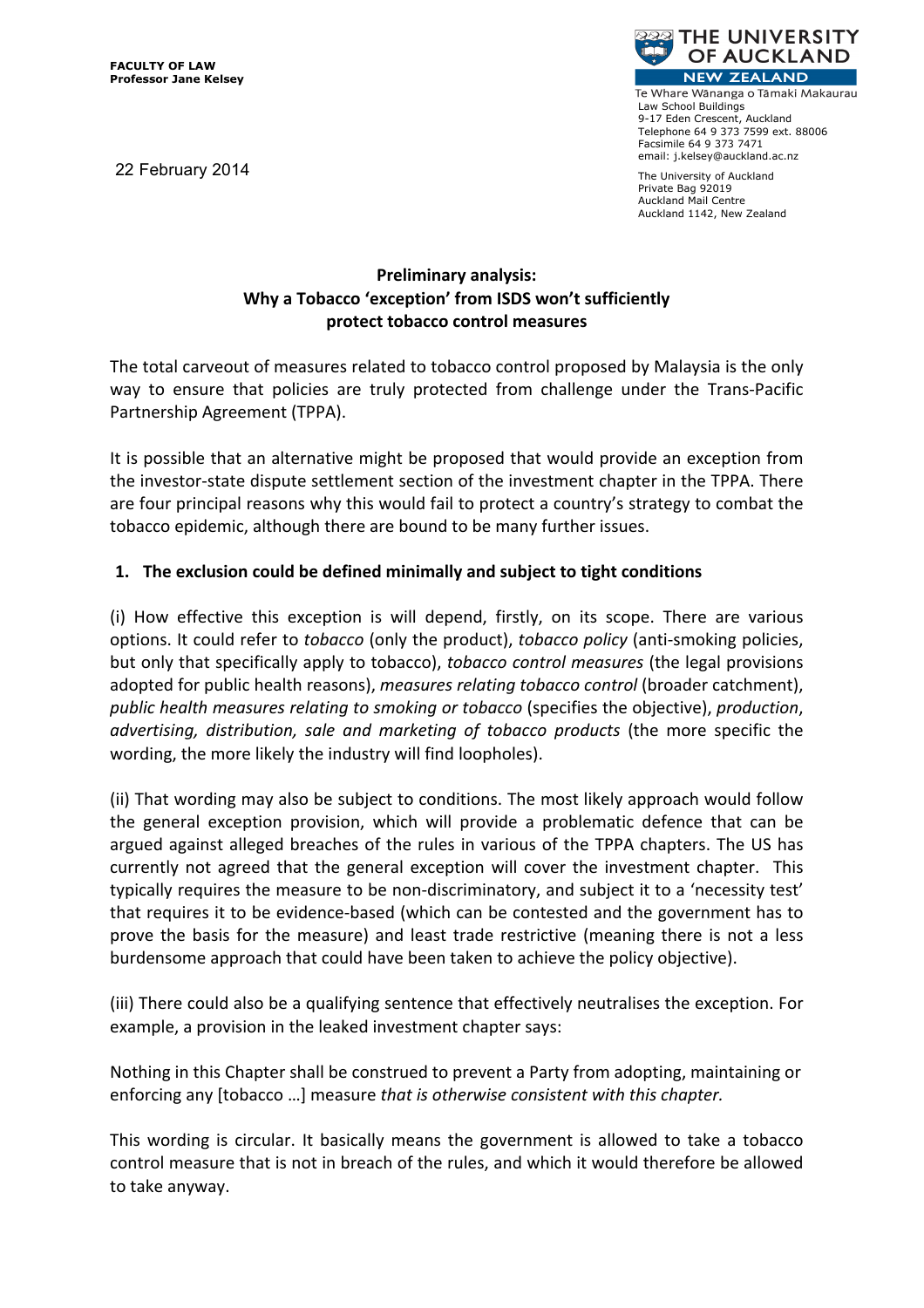### 2. Tobacco control policies would still be subject to substantive rules in other chapters

A number of other chapters will impose rules that restrict tobacco control policies. Those chapters include, at least, goods (eg tariffs or import controls), intellectual property (eg protection of brand names, colours, design etc), technical barriers to trade (eg labelling requirements), cross-border services, which includes locally established foreign firms (eg advertising, retail displays). In many chapters of the TPPA, these rules will go beyond existing WTO and FTA obligations.

These rules would be enforceable by other TPPA governments, some of which have tobacco industries, including state owned. Those cases would run parallel and additional to any brought under the World Trade Organization (WTO), with burdensome legal costs for each. Australia currently faces a prolonged dispute from Ukraine, Honduras, Dominican Republic, Indonesia and Cuba alleging breaches of the TRIPS and Technical Barriers to Trade agreements.<sup>1</sup> A successful defence at the WTO would not guarantee the same outcome under the TPPA, given its expected WTO+ and FTA+ rules.

Tobacco companies have a history of providing funding and other support for these cases. For example, the Australian government has complained that the tobacco companies are backing the WTO disputes by providing legal advice to Ukraine, and Honduras.<sup>2</sup>

The typical general exception from the WTO that, based on past US FTAs seems likely to be imported into the TPPA, covers measures 'necessary to protect health'. That is inadequate as a defence for several reasons. The most important is that 'necessary' means that measures will be challenged as not being evidence-based, a common argument made by the tobacco industry, or one of the least restrictive options available to achieve the public health objective.

As with the WTO, a successful challenge would require the government to reverse the measure or face trade sanctions for non-compliance (rather than financial compensation, as in the case of an investor-state dispute).

# 3. Tobacco control policies would still be subject to procedural rules that increase tobacco company leverage

The novel chapters on Transparency and Regulatory Coherence are designed to give commercial interests more access to and influence over policy-making processes. These are supplemented by process requirements and subject-specific transparency obligations in a number of the other chapters.

Cumulatively, these rules will require greater disclosure of documentation, opportunities for the tobacco lobby to submit reports and demand explanations for why they are not adopted, opportunities for reviews of decisions they do not like, requirements to explain

<sup>&</sup>lt;sup>1</sup> DS 434, 435, 441, 458, 467,

http://wto.org/english/tratop\_e/dispu\_e/dispu\_subjects\_index\_e.htm#selected\_subject:\_Tobacco <sup>2</sup> http://www.reuters.com/article/2012/05/22/trade-tobacco-idUSL5E8GMHBW20120522